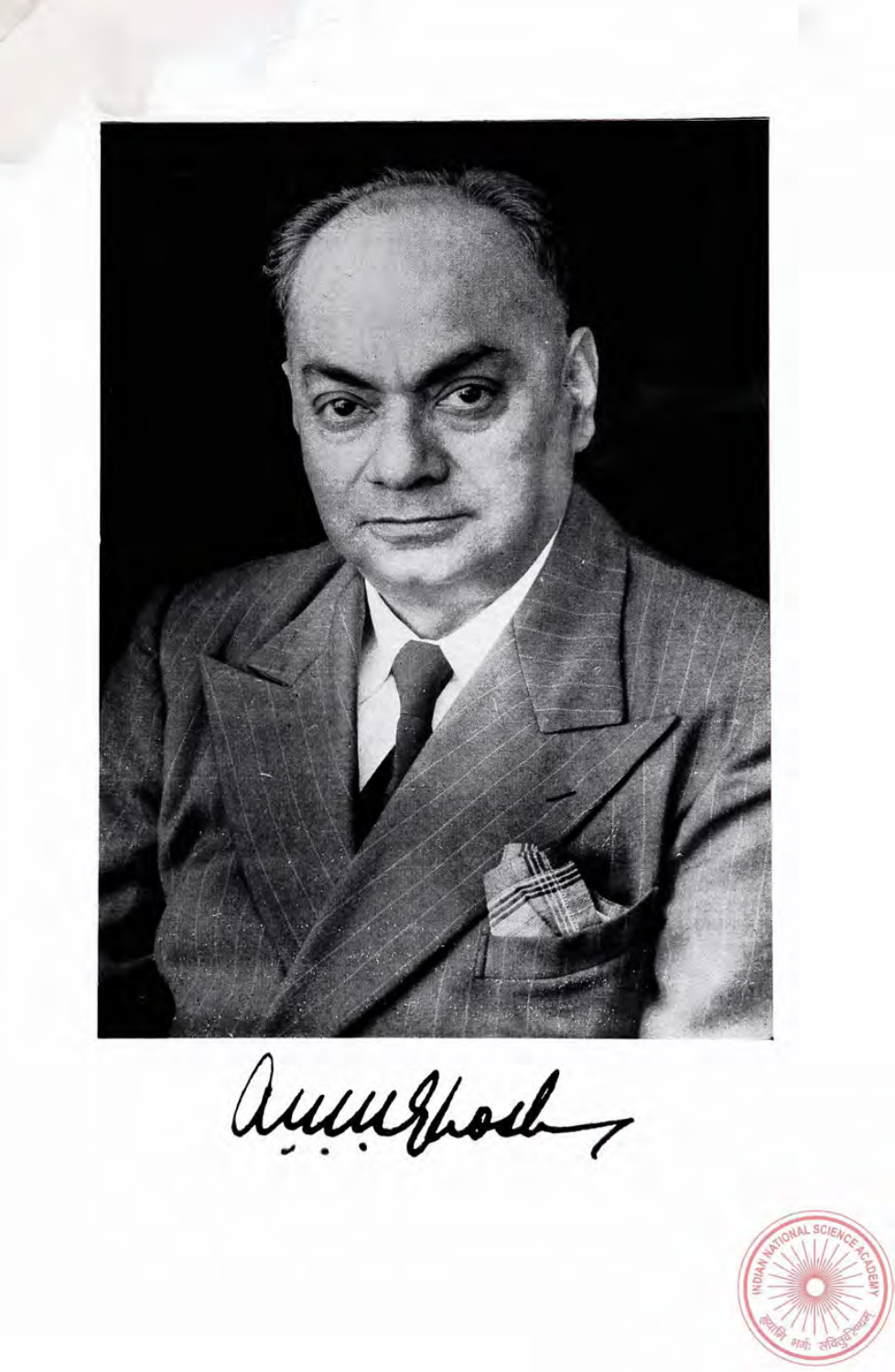# AUSTIN MANINDRA NATH GHOSH

### 1902-1961

AUSTIN MANINDRA NATH GHOSH was born in a renowned Christian family of Calcutta on the 14th June, 1902. His father, Manmatha Nath Ghosh, was a member of the Senior Bengal Civil Service. Austin Ghosh was educated in the Mission and Hare School in Calcutta, and scored a very high rank in the Intermediate Examination in Science at the University of Calcutta. He graduated with Honours in Geology from the Presidency College, Calcutta, in the year 1924.

During his college career, Ghosh was a regular member of the football and hockey teams, and had also joined the 2nd Battalion of the Calcutta University Training Corps. Soon after his graduation, he joined the Geological Survey of India, and in 1928 went to the United Kingdom on study leave, where he qualified first as an Associate of the Royal College of Science, and then completed the B.Sc. Honours Examination of the University of London in the First Class. Ghosh later acquainted himself with the various mineralogical and palaeontological museums located in France, Belgium, Germany, Switzerland and Holland.

## *Career in the Geological Survey of India*

During the twenties, it was not easy for an Indian to get recruited as an officer in the Geological Survey of India. So at the age of 22, Ghosh joined the Geological Survey of India as a Museum Assistant and was confirmed in the year 1925 in the same post. In attempting to better his service conditions he appeared at the Bengal Civil Service Examination in 1926, and qualified in the Junior Civil Service cadre and was posted to Chittagong. Dr. (later Sir) Lewis L. Fermor, the then Director of the Geological Survey, assured Ghosh of better prospects in the Geological Survey of India and advised him to decline the offer of a job in the Junior Civil Service of the Government of Bengal. In 1928, Ghosh was promoted to the rank of a Field Collector in the Geological Survey of India during which period he was trained by Dr. Guy E. Pilgrim in palaeontological work. Disappointment overcame Ghosh when on return from abroad in 1930, he was not offered the post of Assistant Superintendent (later called Geologist). He eventually got this post in 1935. In 1946, he was promoted to officiate as a Superintending Geologist, a vacancy created by Mr. E. J. Bradshaw, who was leaving on deputation to the Government of Burma. During the period from 1950 to 1952 he took over from Dr. Rake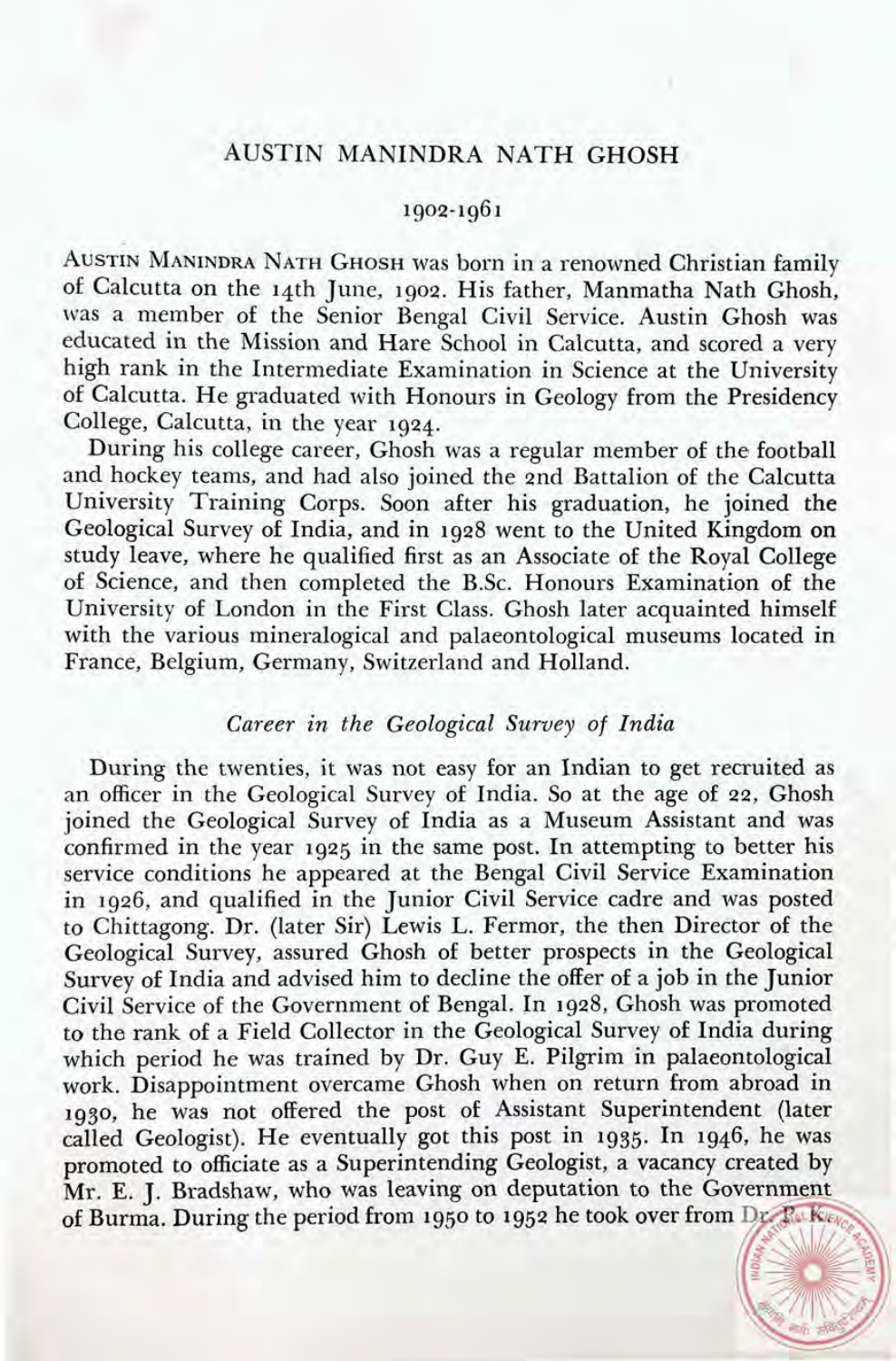# 182 *Biographical Memoirs*

Ghosh as the Chairman of the Coal Mines Stowing Board in addition to performing his duties as a Superintending Geologist which post he held until 1955, when he joined the newly created Oil & Natural Gas Directorate as its first Director. During most of his service as a Superintending Geologist, Ghosh held charges of the Central and Eastern circles of the Department comprising Madhya Pradesh and Orissa, and West Bengal, Sikkim, Assam, Manipur and Tripura respectively.

Ghosh was responsible in formulating a scheme for the setting up of the Oil & Natural Gas Directorate of the Government of India which was set up in 1955 under the then Ministry of Natural Resources and Scientific Research. He became the Director of this organisation with effect from 1955. When the Directorate was converted later into a Commission in August, 1956, Ghosh was appointed a Technical Member of the Commission.

Ghosh also acted as Oil Adviser to the Government of India which post he held until his untimely death at Calcutta where he came on a short official visit from Dehra Dun. He breathed his last at the Seth Sukhlal Karnani Memorial Hospital on the afternoon of Monday, the 2nd January, 1961. He left his widow and three sons.

Ghosh was kind and affectionate, severe when the occasion needed **but**  at the same time considerate. He was a brilliant scholar with unusual memory. He had an untiring energy and used to work for long hours both in the office and at home. He was respected by seniors and subordinates alike. He had an unflinching faith in the performance of younger generation.

The Government of India in a Notification issued after his death recorded the appreciation of Ghosh's services thus: -

"On his passing away India has lost an able and trusted public servant who served his country with distinction in the geological field. . . .

The credit of achieving the results of the Oil & Natural Gas Commission's work in record time goes to him. . . . He had the gift of organization and of quick and sound judgement. He will long be remembered for his meritorious services to the cause of oil geology in India".

The Soviet oil experts, in a condolence message to his family, expressed sorrow and paid respects to Shri Ghosh as 'an eminent geologist and one of the founders of the oil industry in the public sector, and a good sensible and respected friend'.

The highlight of the geological work carried out by Ghosh was his work in the Salt Range, West Punjab; in Bihar, Madhya Pradesh and Assam. In Assam, he worked out in detail the stratigraphy of the Cherra sandstone series. He had also worked in the Khasi, Jaintia and Garo H' working on the Mylliem granite, he found certain cordierite rine bearing granites, as also worked out the detailed petro granite. For a time he was responsible for the coal exploration work in the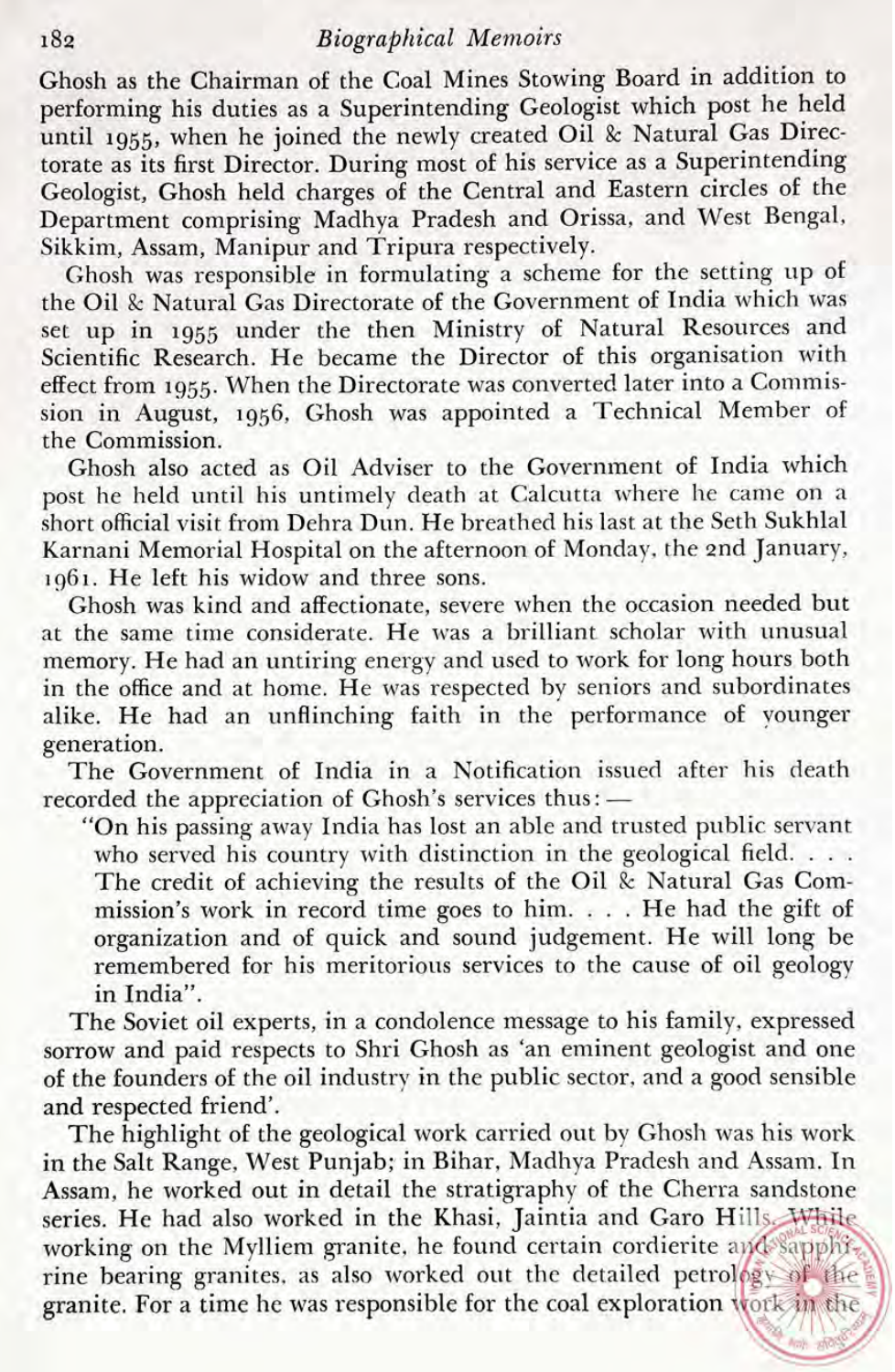## *Austin Manindra Nath Ghosh* **183**

Garo Hills where ultimately a reserve of 140 million tons of coal was proved by drilling. Field work in Assam in those days was fraught with much personal difficulties, but in view of his great physical energy, power of endurance and stubborn determination, he was able to map the geology of large areas till then geologically unknown.

In 1931, Ghosh carried out an investigation for Natural Gas in the Mymensingh district, East Bengal. He accompanied an expedition to the Mishmi Hills of the Assam Himalaya in the North East Frontier Agency in 1932. In 1932 and 1934, he was engaged in the investigations of the stratigraphy and palaeontology of the Salt Range, West Punjab, and he later worked in Assam between 1935 and 1939 in the Khasi Hills, and in 1950 in the Garo and Mikir Hills.

In 1932, Ghosh discovered new localities for fossilized remains of dinosaurs in Jabalpur and in Rewa, and had made a large collection of bones of these extinct reptiles in collaboration with Dr. C. A. Matley, an expert from the British Museum of Natural History, London.

As a result of detailed mapping and investigation, Ghosh felt that the Cherra sandstone showed lithological similarity to that of the Nummulitic stage. He concluded that the massive limestones of the Therriaghat area, together with the overlying plant-bearing sandstones of Lower Eocene (Ranikot) age, bridged the gap between the fossiliferous Upper Cretaceous and the Laki. This Upper Ranikot phase was partly represented by the Cherra sandstone on the Khasi Hills plateau.

From 1943 to 1945, he was in charge of the Government of India Mica Mines, Mahesri, Bihar, and acted as its Agent.

Ghosh mapped the Gneissic Complex of Nongmaweit-Rambri-Nongstoin plateau of the Khasi Hills with a view to studying the varied rock types. As a result of his investigations, he concluded that the older rocks of the area were subjected to conditions of great heat and uniform pressure.

Ghosh discovered that an intrusive contact exists between the junction of the Shillong series and the granite gneiss of the Khasi Hills.

The investigation of Ghosh in eastern Sikkim, between Gangtok and Nathu La, to locate a source of limestone for cement for the construction of the high dam on the Tista gorge revealed an occurrence of marble, near Chhanggu. The Chhanggu marble was reported by him to be a metamorphosed impure limestone.

Geological investigations in Western Sikkim by Ghosh indicated that the average thickness of the coal seams was more than 1.8 metres.

During his field work in Sikkim, he had discovered the cause of the inversion of the metamorphic sequence there which he thought resulted from gigantic overfolds. He was also credited with the discovery of coal in Western Sikkim, and also supervised the work of junior officers of the Geological Survey of India, many of whom were initiated by him field work in the area.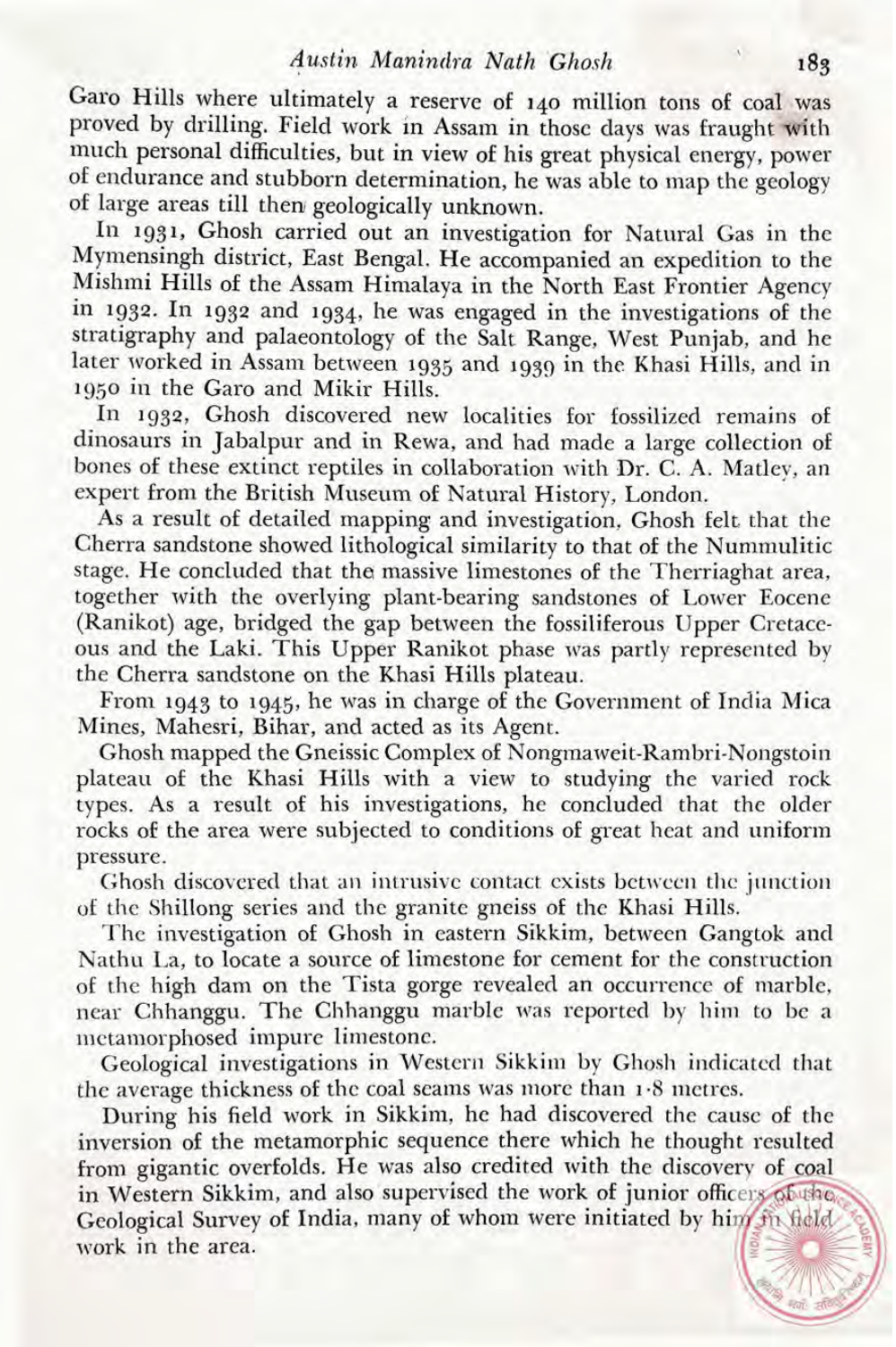# **<sup>I</sup>84** *Biographical Memoirs*

His merits shot to fame when he eventually joined the O.N.G.C. Under his guidance, the Geology Department was appropriately organised; hundreds of people were sent abroad for training in oil drilling and for studying the different aspects of geology encountered in petroleum exploration. His knowledge of the geology of India bore fruits when within three years of the existence of the organisation he planned the discovery of oil in Lunej and Ankleswar for the first time in India under the Public Sector. His extensive knowledge of the geology of Assam led the O.N.G.C. to the discovery of the Rudrasagar oilfield in Assam. Explorations for oil were also carried out under his direct supervision in the sub-montane tract of the Himalayan region and in the Jwalamukhi area where sizeable quantity of natural gas was found. Had his life not been terminated by an untimely demise, there is little doubt that many more oil producing areas could have been located in this sub-continent. Many of his schemes for oil exploration are now being applied to the desert area of Rajasthan.

# *Foreign Visits, Deputation, etc.*

During 1952 Ghosh visited the U.S.A. under Point Four Exchange Programme to study the modern trends in geological research there. He also visited Oslo, Geneva and Zurich in the same year and familiarised himself with modern trends of research in those countries. In 1953, Ghosh visited Australia to attend the 5th Mining and Metallurgical Congress. During 1955, he accompanied Shri K. D. Malaviya, the then Minister of Natural Resources and Scientific Research, Govt. of India, to study the *modus operandi* of petroleum exploration in the U.S.S.R., as well as in U.K., Netherlands, Rumania and Sweden. He visited the U.S.S.R. and Switzerland again in 1960 to arrange for purchase of oil drilling equipment and also to bring technicians from the U.S.S.R. He had also arranged for the training of officers of the O.N.G.C. in other western countries.

## *Honours and Awards*

**A.** M. N. Ghosh was elected President of the Geology and Geography Section of the Indian Science Congress in 1956. He was a Fellow of the Society of Economic Geologists. He acted as the honorary editor of the Transactions of the Mining, Geological and Metallurgical Institute of India. He was also a council member of the Geological Society of India, a Fellow of the Palaeontological Society of India and a Fell National Institute of Sciences of India.

Ghosh was elected as the Vice-President of the Geological, Metallurgical Society of India in 1959-60, and, during the yea acted as its President until his death.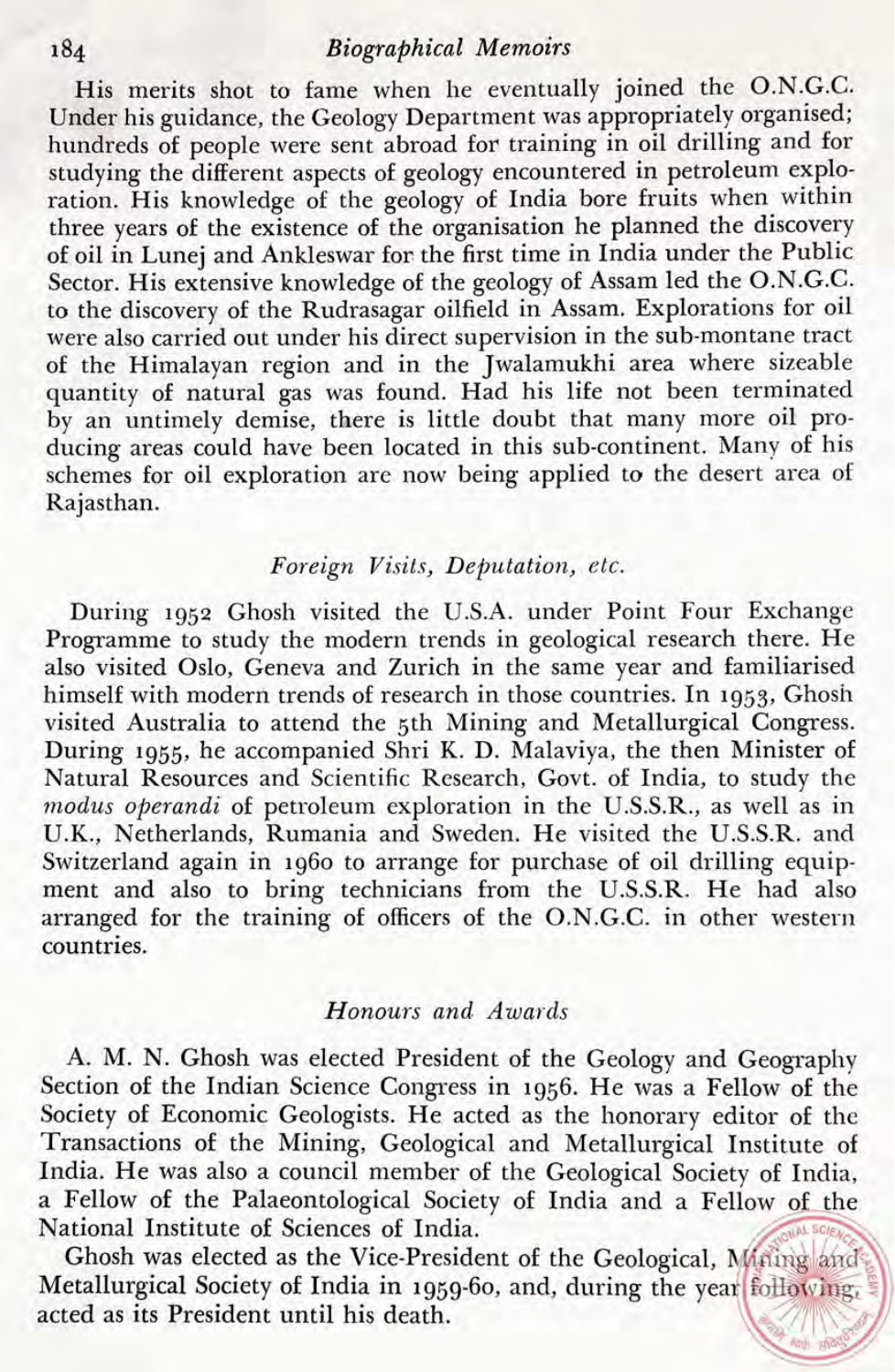## Austin Manindra Nath Ghosh

Ghosh was given a posthumous award of the Pramatha Nath Bose Memorial Medal in 1961, by the Asiatic Society of Bengal, in recognition of his contributions to the cause of Indian Geology.

### G. N. DUTT

#### BIBLIOGRAPHY

- 1934. (With J. B. AUDEN) Preliminary account of the Earthquake of 15th January, 1934 in Bihar and Nepal. Rec. geol. Suru. India, **68,** 121-250.
- 1940. Stratigraphical position of the Cherra sandstone, Assam. Prof. Pap. Rec. geol. Surv. India, **75,** 1-18.
- 1951. Geology and tectonic features of Southern Sikkim. Proc. 38th Indian Sci. Congr. Pt. III, (Abstract).
- 1952. (With G. H. S. **V.** PRASADA RAO) Some observations on chromite occurrences of Naushahi, Keonjhar District, Orissa. Rec. geol. Surv. India, **82,** 281-299.
- 1952. Preliminary notes in the gneissic complex of Nongmaweit-Rambri-Nongstoin Plateau, Khasi
- Hills, Assam. Rec. geol. Surv. India, **82,** 308-314.<br>1952. (With J. B. AUDEN) A short note on the occurrence of marble near Chhanggu in Eastern Sikkim: *Indian Miner*., **6,** 15-20.
- 1952. Preliminary notes on the Rangit Valley coalfield, Western Sikhim. Indian Miner., **6,** 131-140.
- 1952. New Coalfield on the Sikkim Himalaya. Curr. Sci., **21,** 179-180.
- 1954. The Tura sandstone stage of the Garo Hills, its possible stratigraphic position. Rec. geol. Surv. India, 83, 423-444.
- 1954. (With A. K. SAHA) On certain sapphire-bearing rocks from the Khasi Hills, Assam. Rec. geol. Surv. India, **83,** 445-458. 1954. The Fifth Empire Mining & Metallurgical Congress. Indian Miner., **8,** 18-36.
- 
- 1954. (With T. BANERJEE) Post-Jurassic diastrophic cycles in Assam. Q. Jl. geol. Min. metall. Soc. India, (Silver Jubilee volume), 159-163.
- 1954. Field training for Geologists. Trans. Min. geol. metall. Inst. India., 49, 71-72.
- 1954. Glass making materials: A review of the Mineral production of India. Rec. geol. Surv. India, **80,** 296-308.
- 1964. Sir Lewis Leigh Fermor: Obituary. (Notes & News Min. geol. metall. Inst. India, No. 9, 11-13. (Sci. @ Cult.. **20,** 24-28).
- 1956. Recent advances in the geology and structure of Eastern Himalaya. *J. scient. Ind. Res.*, 15A, 17-18.
- 1958. The National and International aspects of oil industry: ONGC, News letter, 1, 5-12.
- 1958. Oil Exploration and Sedimentary basins of India-Their oil possibilities. Extension Lectures. Department of Geology, Udaipur.
- 1958. A review of the possible Oil-bearing sedimentary basins of India; Proceedings of the Symposium on the Development of Petroleum research of Asia and the Far East, Mineral Resources Devolopment Series No. 10. United Nations.
- 
- 1959. Musings on the Cambay Oil strike: ONGC, News letter, 2, 108-112.<br>1959. Possible oil-bearing regions of India: Proc. 5th World Petroleum Congress, Section I. 56.
- 1960. Petroleum-its place in India's Economy. Republic Day Number Yojana. The Publications Division, Ministry of Information & Broadcasting, Government of India.
- 1960. Role of petroleum in the modern world and in India's economy- $\mathcal{J}$ . Mines, Metals and Fuels, **8,** 4-7.
- 1960. Petroleum in India's Plans. J. Mines, Metals and Fuels. 9, 6-8.

#### UNPUBLISHED REPORTS

1939-40-Summaries of Annual reports.

Report of an investigation of the water supply resources of some of the Stations situated on the Ituari-Nagbir and Nagbir's Chanda Fort section of the B. N. Rly.

Summary of the Report of an enquiry for increasing the production of coal from coalfield. Chindwara district, C.P.

Report of an investigation of the water supply resources at the proposed ae at Sijasurichua on Rampurhat-Dumka Road.